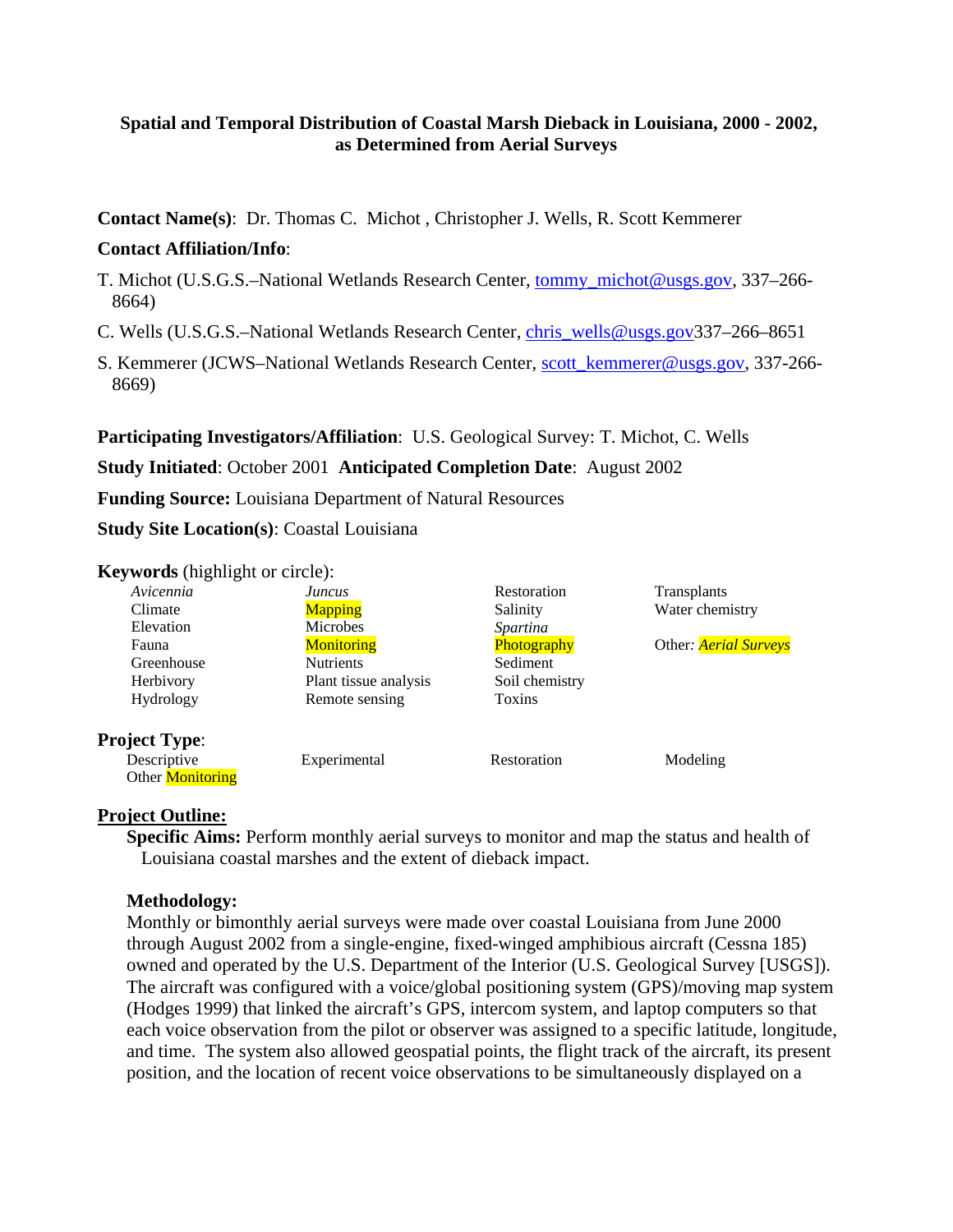1:250,000-scale digital map image in a computer monitor screen mounted on the aircraft's instrument panel in view of the pilot and observer.

The flight crew consisted of a pilot and an observer. Every five seconds, as determined from a digital elapsed-time indicator on the instrument panel, both the observer and the pilot assessed the general appearance and color of the marsh adjacent to the aircraft, directly beneath the wing, on their respective sides. The appearance/color of the marsh was assigned to one of five categories based on the estimated percent of brown (as opposed to green) vegetation that was visible on the patch of marsh (Table 1). For the initial flight (June 2000) we used only the four color categories (G, G/B, B/G, and B), but as the study progressed, we modified the classification system. We decided after the first flight that a given patch of marsh classified as "Brown" (i.e., 85 – 100% brown vegetation) may or may not have been completely dead because standing brown, or mostly brown, vegetation can still be viable. Therefore, we added a fifth category, "Dead," to describe a patch of vegetation that was grayish-brown or brownishgray in color, and for which the plants appeared matted and/or degraded on the marsh surface, as opposed to standing brown vegetation that appeared to be still viable. By November 2000 we had added the term "Deadflat" to describe dead areas that had become completely devoid of vegetation. We could easily distinguish these areas from unvegetated tidal flats that existed prior to this dieback event because tidal flats were lower in elevation and had a well-developed marsh shoreline that separated them from the surrounding marsh. In contrast, the "Deadflats" appeared to be the same elevation as the surrounding marsh, without a well-developed shoreline, and often had a sparse covering of stubble or remnant sprigs from the vegetation that had previously covered them.

Additional modifiers were later developed to provide a more detailed description of the five basic categories. These included "Burned," "Mangrove," and "Sparse." Thus an area that would have been initially described as "Brown" may have been called "Brown-mangrove" in a later survey, thus retaining the original method and description but allowing new information to be incorporated within that framework. We also added color modifiers to deadflat areas, during the revegetation phase, to indicate the color of vegetation that was colonizing the open deadflats. We do not present data from the modifiers in this report, but those data area available upon request from the authors. For classification of patches we used the 30% rule (Cowardin et al. 1979), e.g., an area was classified as "Deadflat" if the open area was greater than 30%, but it was classified as normal marsh with one of the four color categories if vegetation coverage was at least 70%.

The aircraft was flown at an altitude of 50 m above ground level with airspeed maintained at approximately 90 knots (nautical miles per hour). The pilot and observer viewed the marsh from a continuous perspective defined by the window frame, pontoon, and wing strut. The viewing area of the marsh was about 100 meters in diameter. These observations were recorded using the "Record" program of the voice/GPS/moving map system (Hodges 1999).

Following each flight, the voice observations were transcribed by using the "Transcribe" program of the voice/GPS/moving map system (Hodges 1999) to digitize the voice observations and link them to GPS locations and time. Once transcribed, the biological, geographical and temporal information was imported into Excel™ spreadsheet files. We then imported all transcribed data into a geographical information systems (GIS) software package (ArcView 3.2a) to produce maps showing affected marsh distribution and to perform other spatial relationship functions. Marsh status observations were displayed on a LANDSAT Thematic Mapper satellite image of south Louisiana (Braud 2000) with coastal marsh salinity